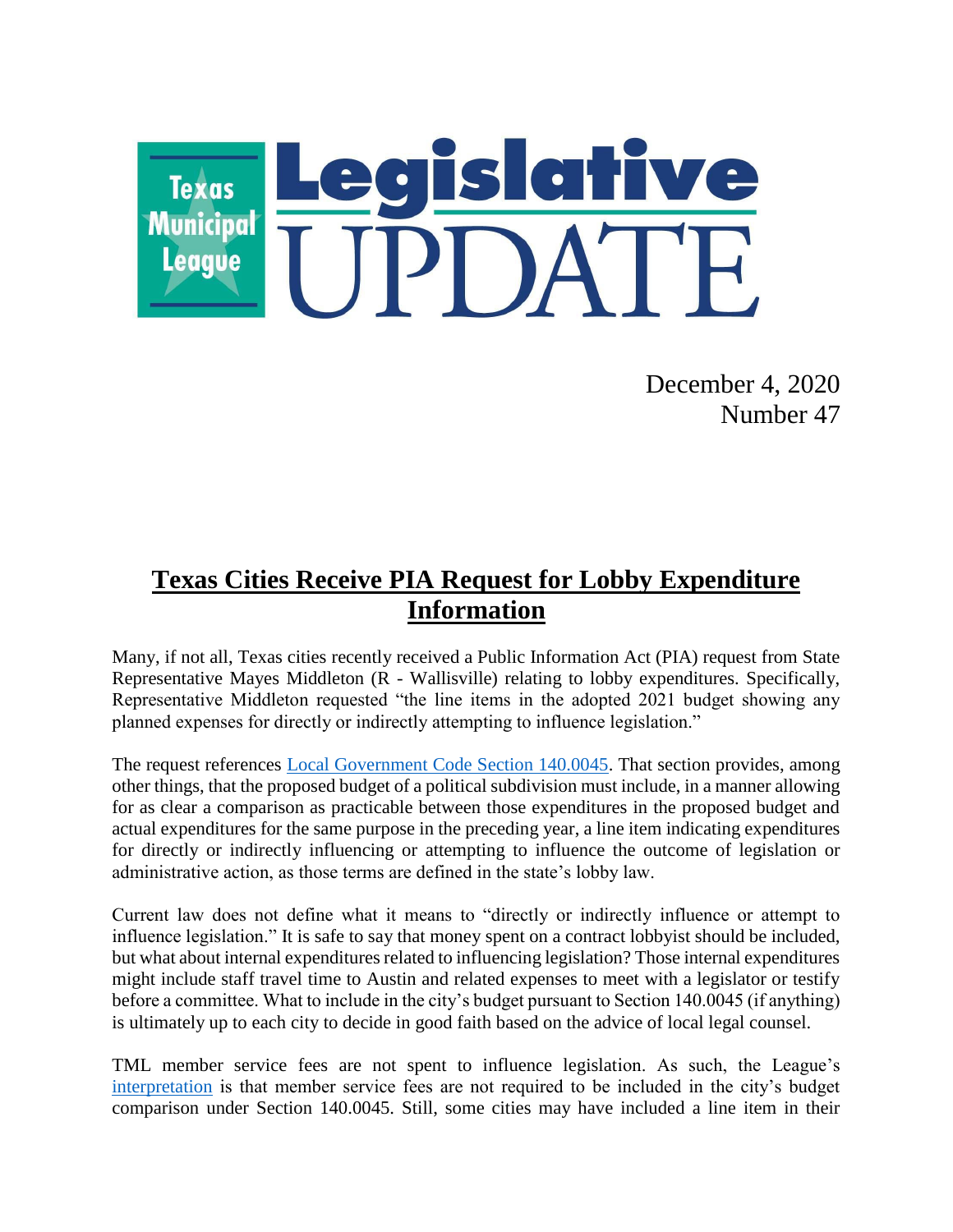budgets relating to lobbying expenditures that included TML member service fees out of an abundance of caution.

Based on numerous questions received by the TML Legal Department about how to respond to the letter, the League's best advice is to take the following actions:

- If the city included a comparison of expenditures for "directly or indirectly influencing or attempting to influence the outcome of legislation or administrative action" in its budget, the city should send that comparison to Representative Middleton by December 14, 2020.
- If the city did not include a line item in its budget pursuant to Section 140.0045, the city will not have any information that is directly responsive to Representative Middleton's request. Under the PIA, the city may advise Representative Middleton that it does not have any responsive records. If there is other information in the city's budget that indicates any planned expenses for influencing legislation, independent of the Section 140.0045 line item, the city should consider sending that information to Representative Middleton in the interest of transparency.
- A city should consult its local legal counsel in making a final decision about how to respond to this request.

If you have further questions please contact Bill Longley, TML Legislative Counsel, at [bill@tml.org](mailto:bill@tml.org) or (512) 231-7400.

### **Rescheduled: Senate State Affairs to Hear Community Censorship Charge Next Week**

The Senate State Affairs will meet Tuesday, December 8, to hear invited testimony on the interim charge below. The official notice can be found [here.](https://capitol.texas.gov/tlodocs/86R/schedules/pdf/C5702020120813001.PDF)

Study how governmental entities use public funds for political lobbying purposes. Examine what types of governmental entities use public funds for lobbying purposes. Make recommendations to protect taxpayers from paying for lobbyists who may not represent the taxpayers' interests.

Although no public testimony will be taken, we invite all mayors to sign onto a [letter](https://www.tml.org/DocumentCenter/View/2352/StateAffairsDec2020) encouraging state and local cooperation. Mayors interested in signing onto the letter, please email your name, city and electronic signature to JJ Rocha at [jj@tml.org](mailto:jj@tml.org) by **12:00 p.m. Monday, December 7** to be included.

We encourage city officials to continue discussing this issue with your state representative and state senator as it will continue to be a priority issue for state leadership.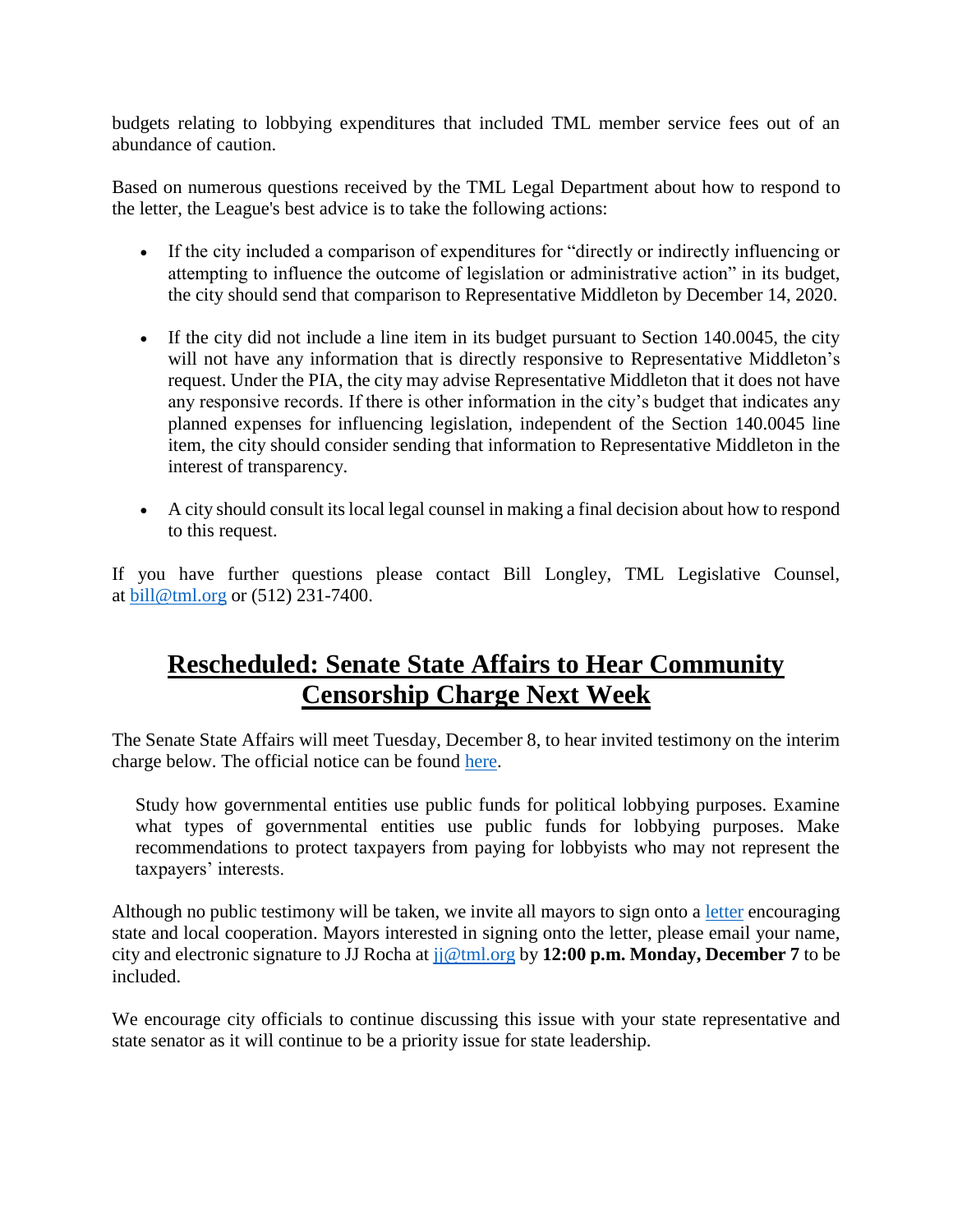## **Stay Engaged During the Legislative Session: Grassroots Involvement Program**

During the upcoming Texas legislative session, Texas cities will face many challenges and opportunities. TML will need to mobilize our membership at key points during session. The Grassroots Involvement Program (GRIP) is one way to do so. Our GRIP survey focuses on a variety of items including your areas of expertise and involvement with other professional organizations. Most importantly, the GRIP survey asks how well you know various state legislators and if you are willing to communicate with those legislators during the session. With many unknowns on how the capitol will operate during a pandemic, TML's grassroots approach will be crucial to our efforts.

If you have a relationship with your legislator(s) or want to be more involved during session, please take the time to complete the [GRIP survey.](https://tml.co1.qualtrics.com/jfe/form/SV_bynhW1yMazt7rV3) Past efforts have proven that such participation is a highly effective tool.

We ask that you complete the survey as soon as possible, preferably before January 8, 2021.

# **City-Related Bills Filed**

(Editor's Note: You will find all of this session's city-related bill summaries online at [https://www.tml.org/319/Legislative-Information.](https://www.tml.org/319/Legislative-Information))

### **Property Tax**

**H.B. 649 (Raymond) – Property Tax Exemption**: would exempt from property taxes real property owned by a charitable organization for the purpose of providing: (1) housing counseling services without regard to the beneficiaries' ability to pay; and  $(2)$  rental housing to low-income and moderate-income individuals and families at below-market rates.

**H.B. 650 (Raymond) – Property Tax Exemption**: would, among other things, provide a local option property tax exemption for a residence homestead owned by a parent or guardian of a person who is disabled and who resides with the parent or guardian. (See **H.J.R. 38**, below.)

**H.J.R. 38 (Raymond) – Property Tax Exemption**: would, among other things, amend the Texas Constitution to authorize a local option property tax exemption for a residence homestead owned by a parent or guardian of a person who is disabled and who resides with the parent or guardian. (See **H.B. 650**, above.)

#### **Public Safety**

**H.B. 600 (J. Johnson) – Psychological Examinations**: would: (1) provide that, once every 24 months, each peace officer shall be examined by a licensed psychologist or psychiatrist who can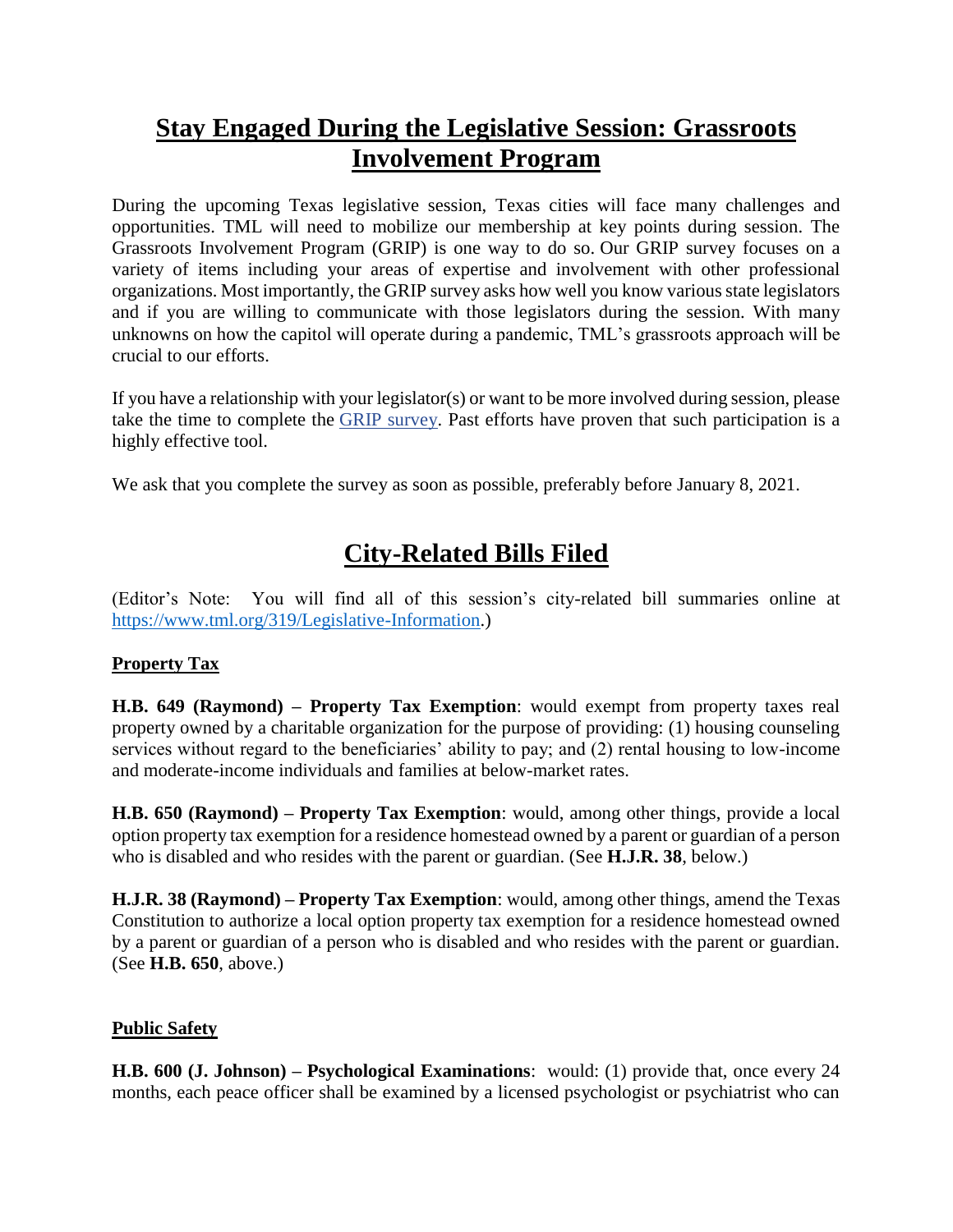declare in writing that the officer is in satisfactory psychological and emotional health to serve as a peace officer; (2) provide that the Texas Commission on Law Enforcement (TCOLE) shall, by rule: (a) provide grounds for which a law enforcement agency may exempt a peace officer from the requirement described in (1), above; and (b) adopt procedures to ensure timely and accurate reporting by law enforcement agencies and peace officers of the results of a psychological examination; and (3) provide that TCOLE shall suspend the license of a peace officer who fails to comply with the requirements of (1), above.

**H.B. 616 (Dutton) – Criminal Penalties for Possession of Marihuana**: would, among other things: (1) reduce criminal penalties for the possession of two ounces or less of marihuana; (2) provide that an offense for possession of two ounces or less of marihuana is a Class B misdemeanor if it is shown on the trial of the offense that the defendant has been previously convicted three or more times of an offense involving the possession of marihuana and each prior offense was committed within the 24-month period preceding the date of the commission of the instant offense; and (3) require a judge to order a defendant who receives a deferral for possession of marihuana to successfully complete a drug awareness and education program.

**H.B. 638 (Krause) – Public Safety Funding**: would: (1) define "public safety service" to mean fire protection, law enforcement, or emergency medical service; (2) provide that a political subdivision may not adopt a budget unless the political subdivision allocates money in that budget to provide for each public safety service in an amount equal to or greater than the amount allocated to provide for that service in the preceding fiscal year; (3) allow a political subdivision to adopt a budget that does not meet the requirements of (2), above, if the political subdivision will not provide the public safety service in the fiscal year for which the budget is adopted; and (4) provide that the amount allocated in a budget to provide a public safety service includes all maintenance, operations, and debt service costs associated with providing the service.

**H.B. 656 (J. Gonzalez) – Consent to Take Specimen**: would provide that if a person consents to an officer's request to take a blood or breath specimen, the officer shall request the person to sign a statement providing that: (1) the officer requested that the person submit to the taking of a specimen; (2) the person was informed of the consequences of not submitting to the taking of a specimen; and (3) the person voluntarily consented to the taking of a specimen.

**H.B. 657 (J. Gonzalez) – Evidence of Intoxication**: would, among other things, provide that in the prosecution of any offense involving a motor vehicle, only an analysis of a lawfully obtained specimen of the defendant's blood, breath, or urine or other bodily substance is admissible to show the defendant's alcohol concentration or the presence of a controlled substance, drug, dangerous drug, or other substance in the defendant's body at the time of the offense.

**H.B. 667 (Dutton) – Asset Forfeiture**: would require: (1) a final conviction for an underlying offense in order to pursue forfeiture of contraband; and (2) a court to dismiss a contraband forfeiture proceeding on proof of a dismissal or acquittal of the underlying offense.

**H.B. 689 (Collier) – Appearance of Arrested Person before Magistrate**: would, among other things, provide that when an arrested person appears before a magistrate: (1) if the proceeding is conducted through videoconference, the magistrate shall ensure the arrested person is able to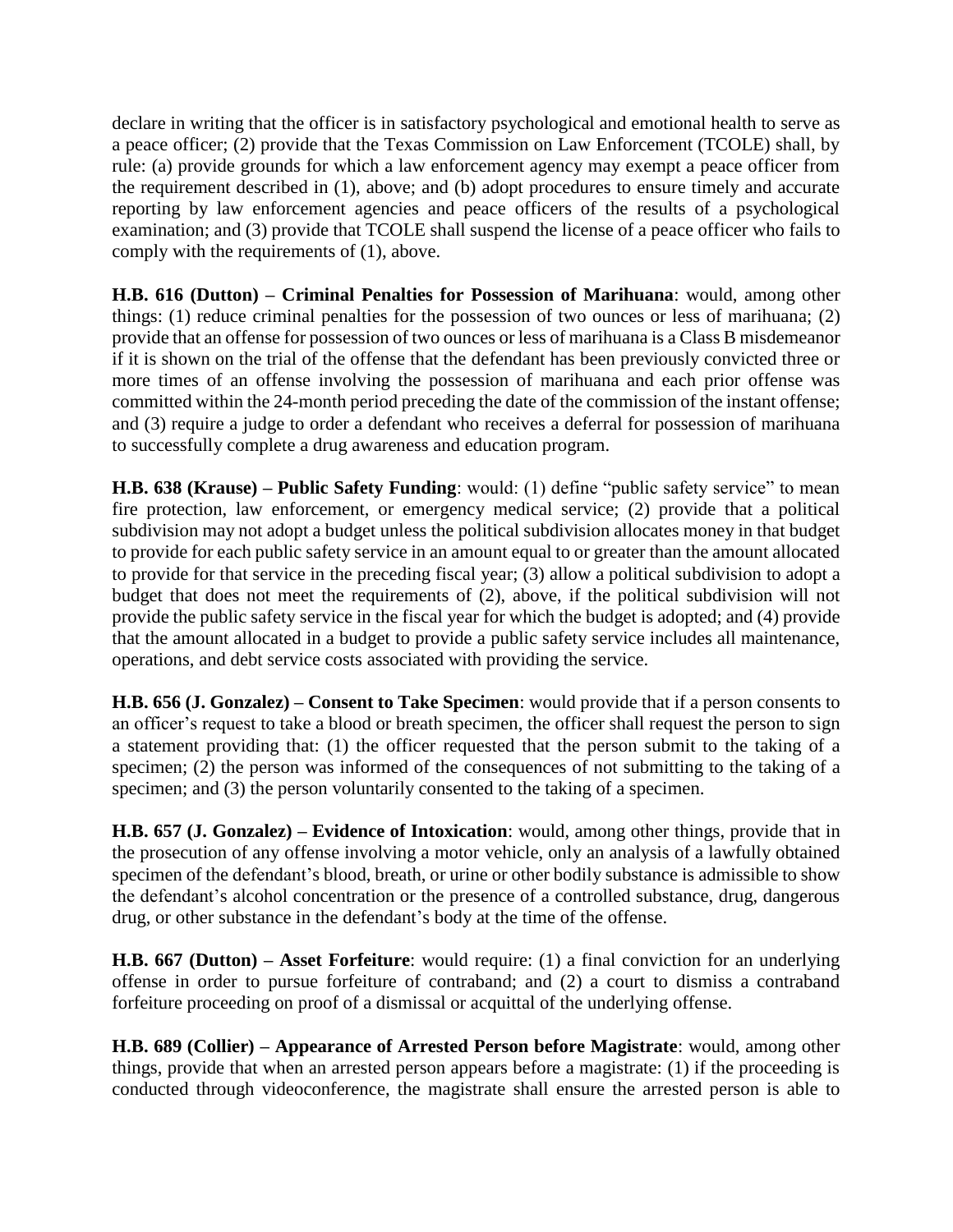connect to and understand the image and sound of the videoconference; (2) if the magistrate is unable to ensure that the arrested person is able to understand and participate in the proceeding, the magistrate shall: (a) if the magistrate has appointing authority, appoint counsel for the person; or (b) if the magistrate does not have appointing authority, notify the appointing authority of the person's inability to understand and participate in the proceeding; and (3) if the magistrate has reasonable cause to believe that the arrested person has a mental illness or is a person with an intellectual disability, the magistrate shall follow the required procedures for early identification of a defendant suspected of having mental illness or intellectual disability.

#### **Sales Tax**

No sales tax bills were filed this week.

#### **Community and Economic Development**

**H.B. 639 (White) – Emergency Services District**: would allow an emergency services district to provide public health services, contract with a local government to provide those services, and charge a reasonable fee for performing those services for or on behalf of a person or entity.

**H.B. 662 (Collier) – Homeless Housing**: would expand the ability of the Texas Department of Housing and Community Affairs to administer a homeless housing and services program in each city in the state with a population of 285,500 or more to include programs to prevent homelessness resulting from displacement due to economic development activities.

#### **Elections**

**H.B. 611 (Swanson) – Voter Assistance**: would provide that a person assisting a voter commits a state jail felony of perjury if the person assists a voter in a way that violates the oath administered by an election officer to the person providing assistance to the voter and does so three or more times in a single election.

**S.B. 208 (Bettencourt) – Early Voting Ballot Application**: would prohibit an officer or employee of the state or a political subdivision from distributing an official application form for an early voting ballot to a person. (Companion bill is **H.B. 25** by **Swanson**.)

#### **Emergency Management**

**H.B. 655 (Raymond) – Statewide Disaster Alarm System:** would, among other things, provide that: (1) the Texas Division of Emergency Management (TDEM) shall conduct a study on the efficacy of existing mass notification deployments by local governmental entities throughout the state and the feasibility of establishing a statewide disaster alert system; (2) the study must: (a) identify the costs to local governmental entities associated with existing local disaster alert or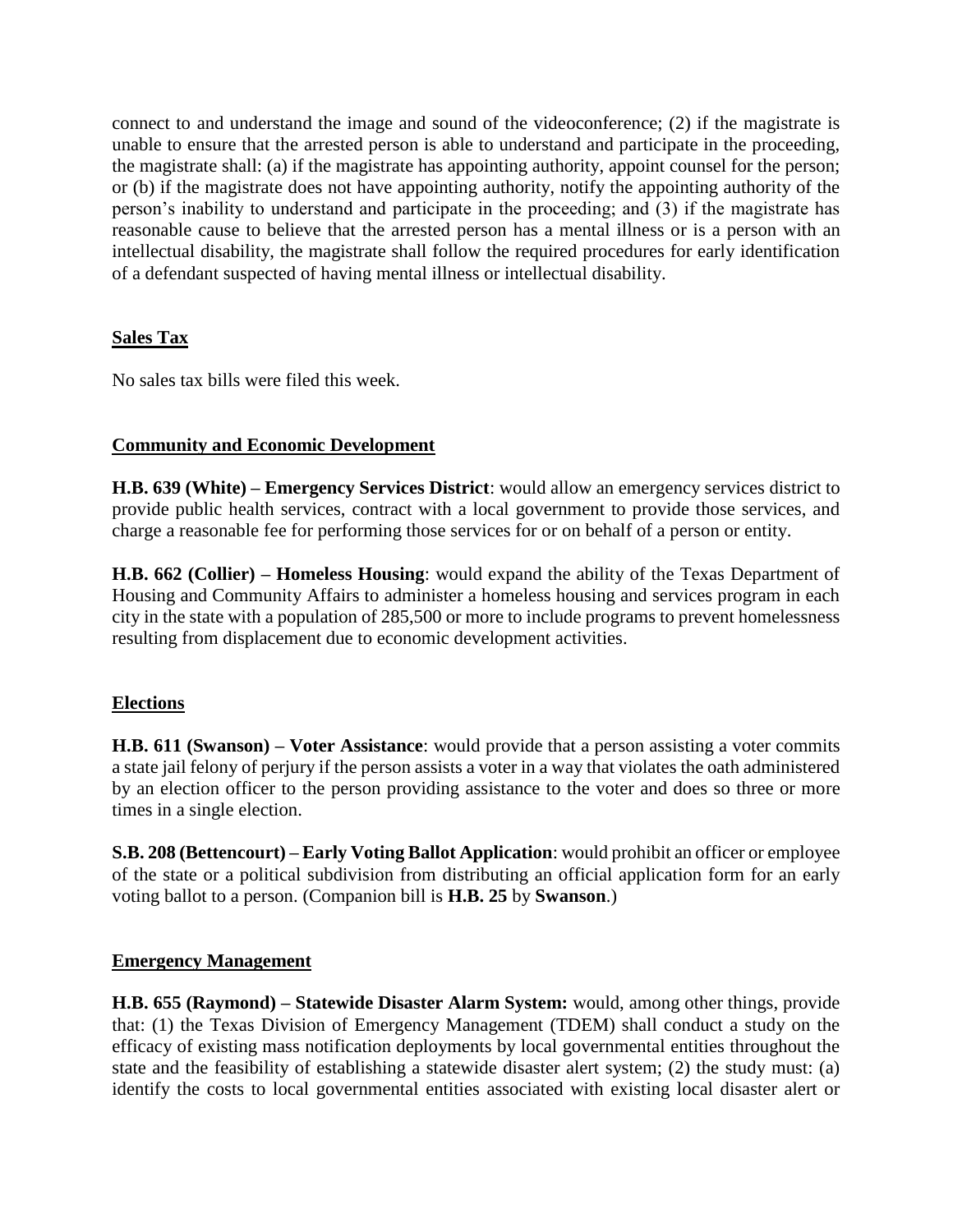notification systems; (b) examine the potential benefits to local governmental entities of implementing an alert system; (c) examine the importance of a local governmental entity's discretion regarding the entity's level and manner of participating in the alert system; (d) examine potential costs to local governmental entities or this state associated with implementing the alert system; and (e) identify any state or local governmental entity actions necessary to implement a comprehensive alert system; (3) if, based on the findings of the study described, TDEM and the office of the governor conclude that the benefits to the state and local governmental entities of implementing a coordinated alert system outweigh any additional costs, TDEM, with cooperation of appropriate state agencies and using money available for that purpose, shall develop and implement the alert system; (4) a local government entity that chooses to participate in an alert system implemented under (3), above, may use local funds for that purpose and may contract with TDEM for services associated with the alert system; (5) an alert system may be operated in conjunction with any other emergency alert system required by federal or state law and designed to notify persons statewide of a disaster affecting any location in the state; and (6) a participating local government entity may, in coordination with TDEM, chose the manner in which the alert system is activated and notifications are issued within the entity's geographic region.

**H.B. 665 (Landgraf) – Emergency Rules**: would provide, among other things, that an emergency rule that is adopted by a state agency during a period in which at least 75 percent of the counties in the state are declared to be in a state of disaster or emergency by the governor may be effective for not longer than 30 days, and may be renewed for not longer than 60 days.

**H.B. 671 (Martinez, A) – Disaster Identification System**: would, among other things, provide that: (1) the Texas Division of Emergency Management may include in its state emergency plan provisions for the use of a disaster identification system; (2) in an area subject to a state of disaster declaration, a person may elect to participate in a disaster identification system activated for that area; (3) such system shall authorize the use of a device that is capable of displaying a flashing light and continuous light in either the color white or the colors blue, green, red, and yellow (an "illuminated display") to communicate with disaster relief personnel; and (4) an executive order or proclamation declaring a state of disaster activates for the area subject to the declaration the disaster identification system described above.

**H.J.R. 40 (White) – Disaster Management**: would amend the Texas Constitution to prohibit the governor from suspending or limiting, by order or proclamation, the sale, dispensing, or transportation of alcoholic beverages, firearms, explosives, or combustibles regardless of whether the state is in a period of emergency resulting from a disaster.

#### **Municipal Courts**

No municipal court bills were filed this week.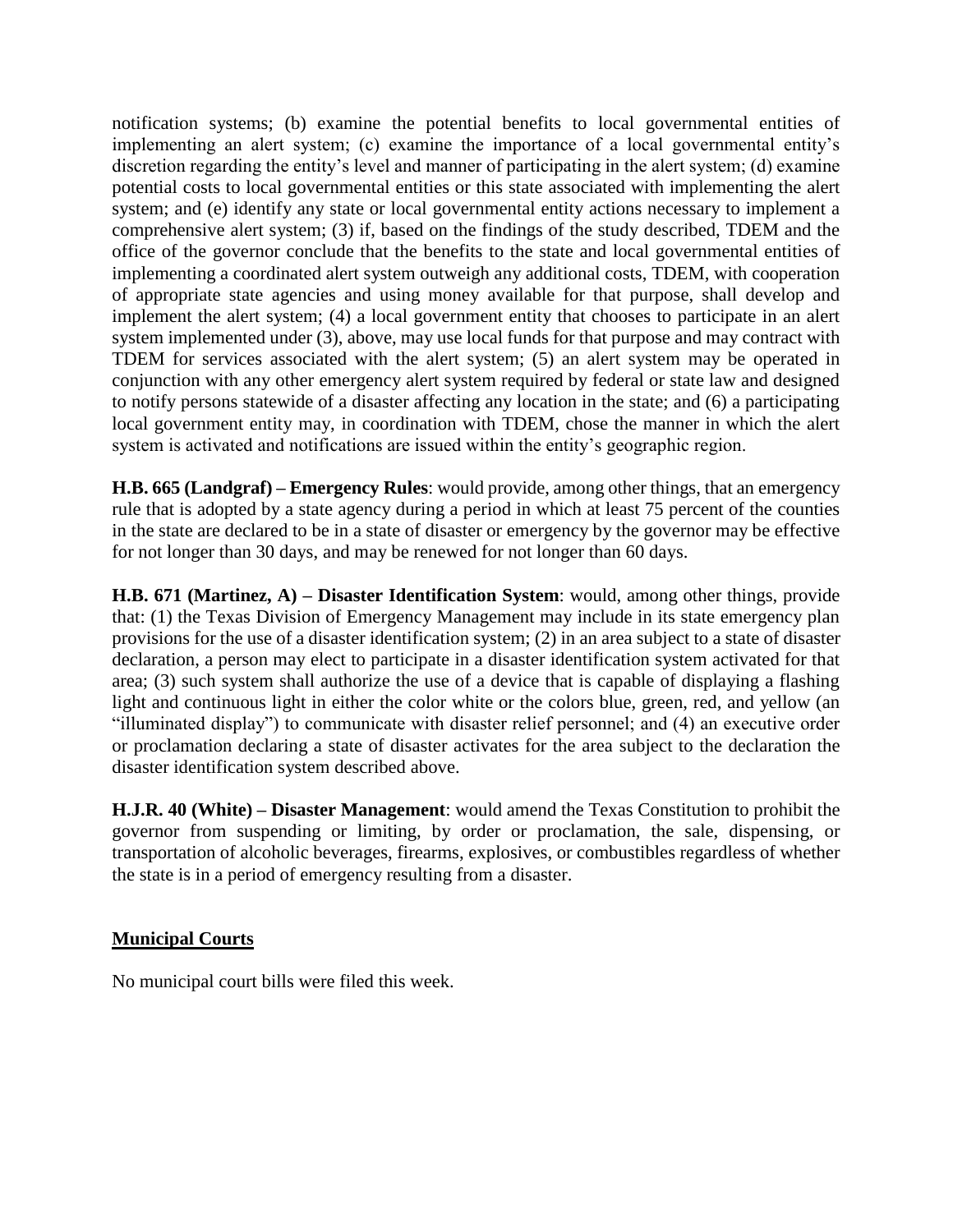#### **Open Government**

**H.B. 642 (Raymond) – Criminal History Record Information**: would, among other things, provide that: (1) criminal history record information that relates to a person's conviction within the preceding 10-year period for certain offenses related to driving while intoxicated, intoxication assault, and intoxication manslaughter is public information, with the exception of: (a) information regarding the person's social security number, driver's license or personal identification certificate number, or telephone number; and (b) any information that would identify a victim of the offense; (2) the Department of Public Safety (DPS) shall implement and maintain an internet website to allow any person, free of charge, to electronically search for and receive the information described in (1), above; (3) DPS shall establish a procedure by which a peace officer or employee of a law enforcement agency who provides DPS with a driver's license number, personal identification certificate number, or license plate number may be provided any criminal history record information maintained by the DPS concerning a conviction of the person to whom the license, certificate, or plate is issued for the offenses described in (1), above; and (4) the procedure described in (3), above, must allow a peace officer to request the information from the location of a motor vehicle stop and to receive a response to the request within the duration of a reasonable motor vehicle stop.

#### **Other Finance and Administration**

**H.B. 604 (Noble) – Animal Shelter**: would require that, as soon as practicable after an animal is placed in the custody of an animal shelter, the shelter scan the animal to determine whether a microchip is implanted in the animal.

**H.B. 610 (Swanson) – State License Holders**: would authorize a person who, or entity that, holds a state license in order to practice the individual's occupation or conduct the entity's business to bring legal action against a city to enjoin the enforcement of a local law that: (1) establishes requirements for, imposes restrictions on, or otherwise regulates the occupation or business activity of the license holder in a manner that is more stringent than the requirements, restrictions, and regulations imposed on the license holder under state law; or (2) results in an adverse economic impact on the license holder.

**H.B. 614 (S. Thompson) – Immunity Waiver for Constitutional Violations**: would: (1) authorize a person to bring an action for any appropriate relief against another person, including a public entity, who, under the color of law, deprives the person bringing the action of a right, privilege, or immunity secured by the Texas Constitution; (2) provide that statutory immunity or limitation on liability, damages, or attorney 's fees does not apply to an action brought under (1); (3) provide that qualified immunity is not a defense to an action brought under (1); and (4) require a public entity to indemnify a public employee of the entity for liability incurred by and a judgment imposed against the employee in an action brought under (1), unless the employee is convicted of a criminal violation for the conduct that is the basis for the action.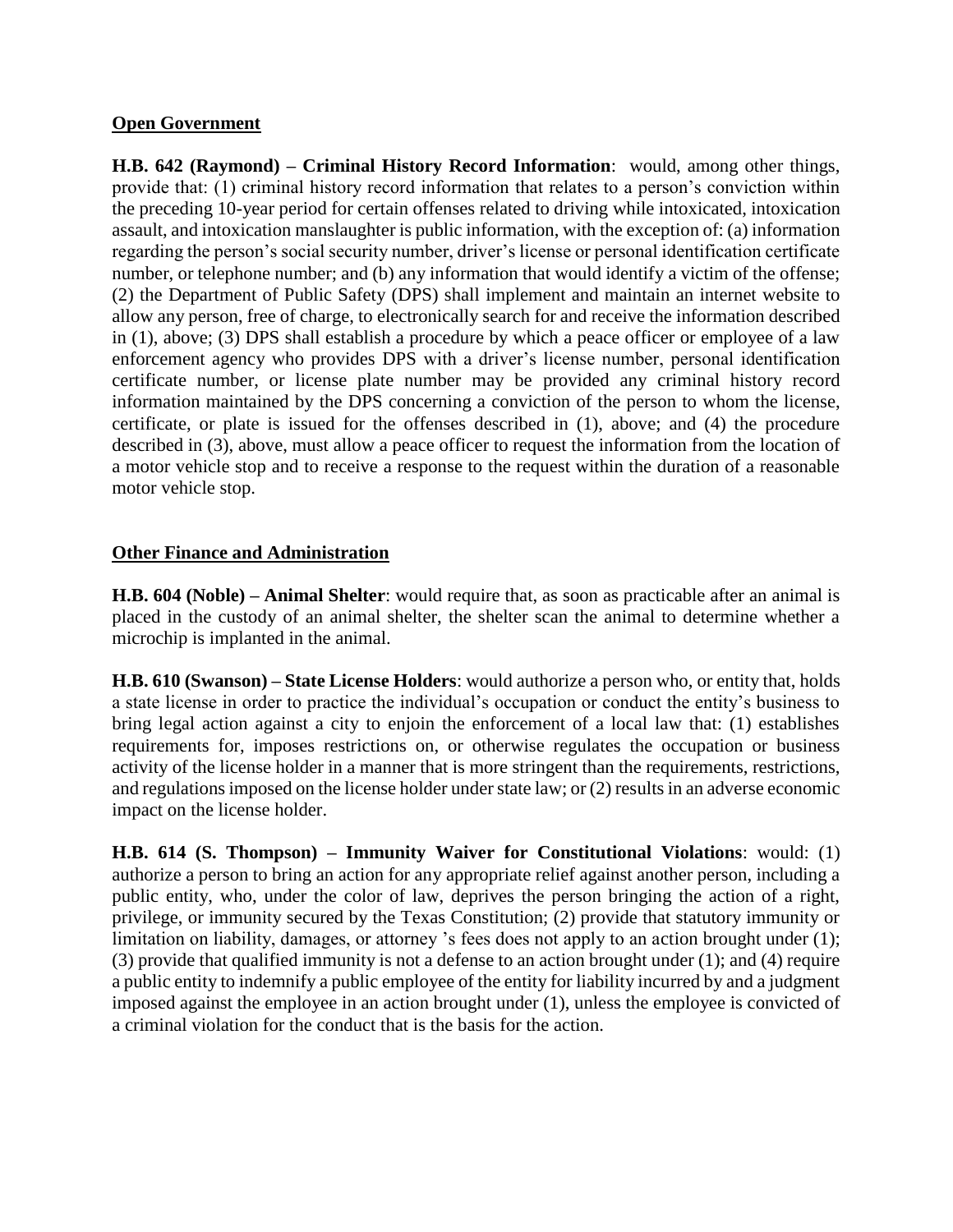**H.B. 624 (Shine) – Offense Against Public Servant**: would increase the criminal penalty for certain offenses committed in retaliation for, or on account of, a person's service or status as a public servant.

**H.B. 635 (Krause) – Federal Firearms Regulations**: would: (1) with certain border security exceptions, prohibit a city or employee of the city from contracting with or providing assistance to a federal agency or official with respect to the enforcement of a federal statute, order, rule, or regulation purporting to regulate a firearm, a firearm accessory, or firearm ammunition that imposes a prohibition, restriction, or other regulation, such as a capacity or size limitation or a registration requirement, that does not exist under Texas law; and (2) provide that a violation of the prohibition in (1) may be enforced: (a) by denying state grant funds to the city; and (b) through court action by the attorney general.

**H.B. 636 (S. Thompson) – Texas State Board of Plumbing Examiners**: would, among other things, continue the functions of the Texas State Board of Plumbing Examiners.

**H.B. 647 (Raymond) – Gambling**: would: (1) provide for local option elections to legalize or prohibit the operation of eight-liners; and (2) impose a permit fee of \$350 per year on each eightliner, provide that the comptroller shall collect the fee, and require the comptroller to remit 70% of the fee back to the city. (See **H.J.R. 37**, below.)

**H.B. 652 (Paul) – Animal Shelter**: would require an animal shelter to provide notice to each person who adopts an animal from the shelter of any epizootic infectious disease (a disease in excess of the expected frequency in a geographic area or population) that occurs among the animals in the shelter in a period just before or after the animal is adopted.

**H.B. 664 (Landgraf) – Local Debt Elections**: would provide that an election for the issuance of bonds or other debt shall be held on the November uniform election date.

**H.J.R. 33 (Swanson) – Regulation of Occupations**: would amend the Texas Constitution to prohibit the state or a political subdivision of the state from enacting or enforcing a regulation that imposes a substantial burden on an individual's right to engage in a lawful occupation or profession unless the regulation is necessary and narrowly tailored to protect against actual and specific harm to the public's health and safety.

**H.J.R. 37 (Raymond) – Gambling**: would amend the Texas Constitution to authorize: (1) local option elections to legalize or prohibit the operation of eight-liners or similar gaming devices; and (2) the legislature or a political subdivision to impose a fee on gaming devices approved by a majority of the voters in a local option election under (1). (See **H.B. 647**, above.)

#### **Personnel**

**H.B. 615 (Goodwin) – Minimum Wage:** would provide that: (1) an employer, including a city, shall pay certain employees: (a) for the 2022 calendar year, not less than the greater of \$11.25 an hour or the federal minimum wage (currently at 7.25 an hour); and (b) for the 2023 calendar year,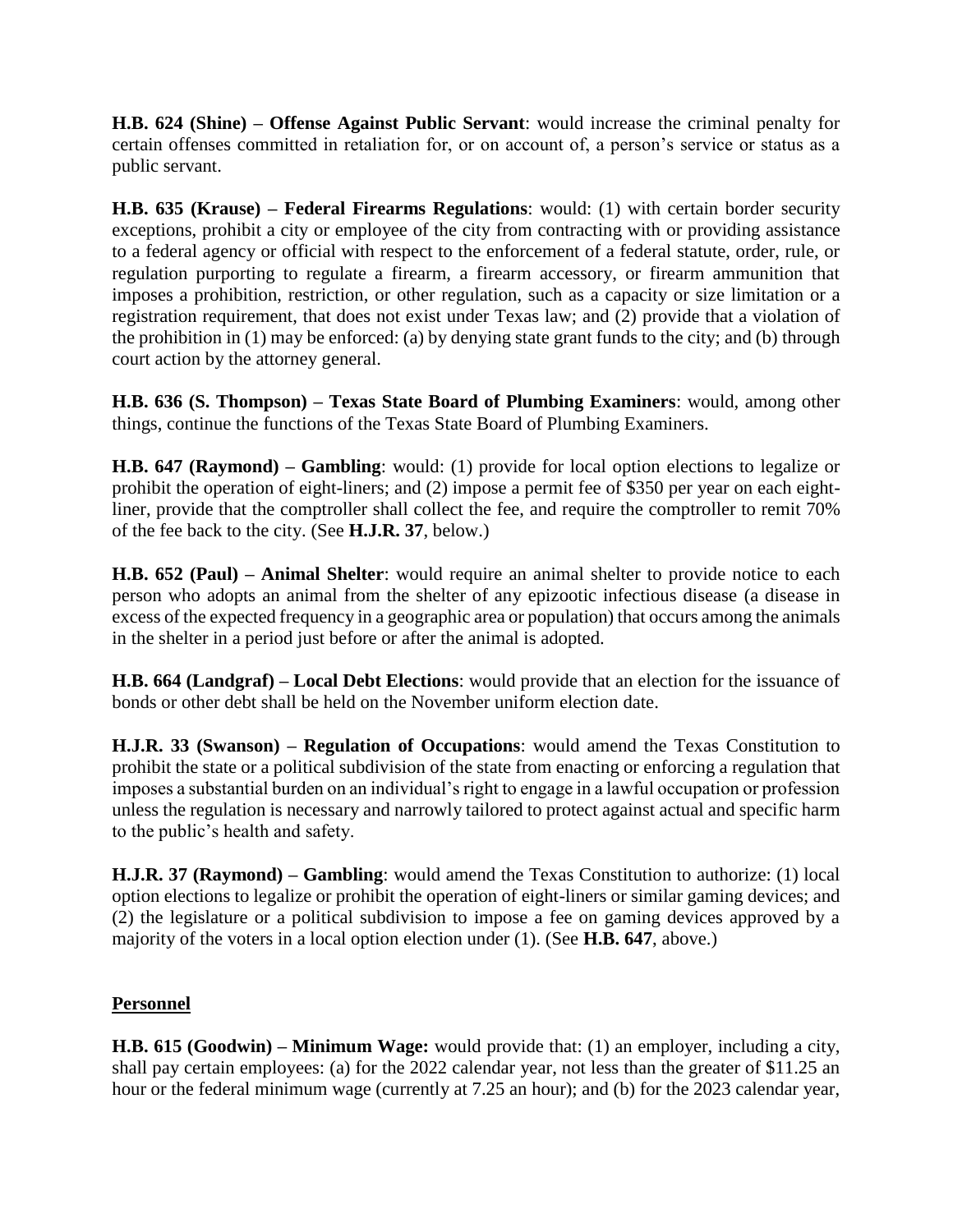not less than the greater of \$15 an hour or the federal minimum wage; (2) beginning in the 2024 calendar year, an employer, including a city, shall pay to each employee the greater of the federal minimum wage or an adjusted minimum wage, as determined in (3), below; (3) beginning on December 1, 2023, and on every December 1 of each year thereafter, the comptroller shall calculate the adjusted minimum wage for the next calendar year by increasing the minimum wage paid under (2), above, by the percentage increase, if any, in the consumer price index for the 12 months preceding that date; and (4) the wage of a tipped employee may not be less than 50 percent of the amount required by (1) and (2), above.

**H.B. 637 (Canales) - Disease Presumption**: would, among other things: (1) provide that for purposes of reimbursement of medical expenses for public safety employees, including peace officers, firefighters, and emergency medical services personnel who are exposed to a contagious disease, a disease is not an "ordinary disease of life" if the disease is the basis for a disaster declared by the governor for all or part of the state; (2) expand the applicability of the disease presumption statute to include detention officers, including such officers who are employed by a city; and (3) expand the disease presumption statute to provide that a detention officer, firefighter, peace officer, or emergency medical technician who contracts a disease that is the basis of a state declared disaster for all or part of the state and dies or is totally or partially disabled is presumed to have contracted such disease in the course and scope of employment as a detention officer, firefighter, peace officer, or emergency medical technician. (Companion bill is **S.B. 107** by **Powell**.)

**S.B. 209 (Eckhardt) – Nondisclosure Agreements**: would: (1) provide that a nondisclosure or confidentiality agreement or other agreement between an employer and employee is void and unenforceable if such agreement prohibits or limits the employee from notifying a local or state law enforcement agency or any state or federal regulatory agency of sexual assault or sexual harassment committed by the employee or at the employee's place of employment; (2) provide that a mandatory arbitration agreement between an employer and employee is void and unenforceable if the agreement requires mandatory arbitration of a dispute involving an allegation of sexual assault or sexual harassment; and (3) prohibit an employer from discriminating against an individual in connection with an employment relationship because the individual refuses to sign an agreement described in (1) and (2).

#### **Purchasing**

**H.B. 633 (Morrison) – Prevailing Wage Rates**: would provide that, for purposes of awarding a contract for the construction of a public work, a political subdivision, including a city, may determine the prevailing wage rates in the locality in which the public work is to be performed by using data compiled by the Texas Workforce Commission's Labor Market and Career Information Department, including occupational employment statistics wage data for: (1) the local workforce development area or metropolitan statistical area relating to the locality in which the public work is performed; or (2) the state, but only if there is no data available for the relevant local workforce development area or the metropolitan statistical area for the specific occupation, as classified by the United States Bureau of Labor Statistics in the 2018 Standard Occupational Classification system, for which data is sought.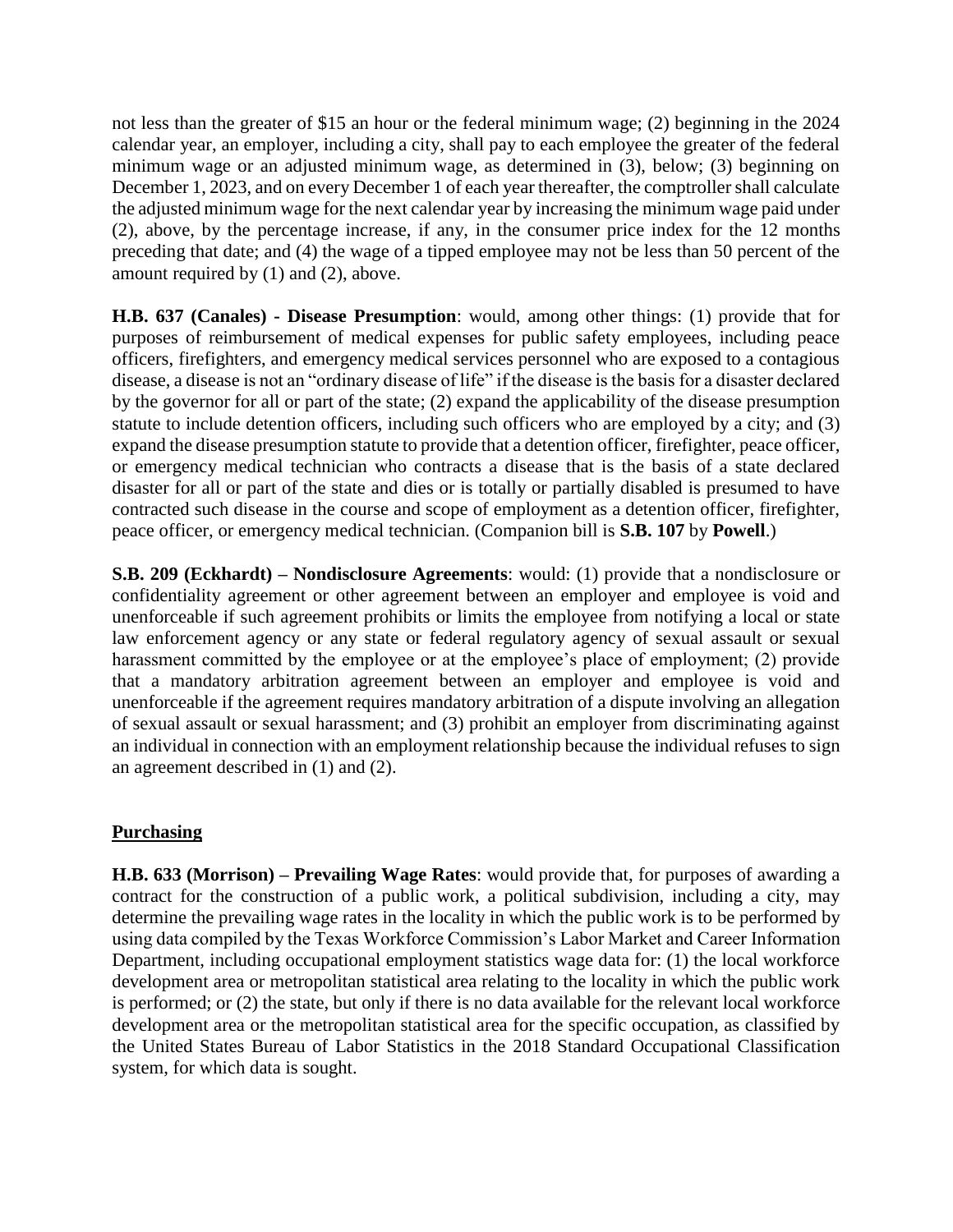**H.B. 676 (Hernandez) – Historically Underutilized Businesses**: would, among other things, provide that persons with a disability as defined by the federal Americans with Disabilities Act are included in the state's list of historically underutilized businesses.

#### **H.B. 692 (Shine) – Public Works Contracts Retainage**: would provide that:

- 1. "warranty period" means the period of time specified in a contract during which certain terms applicable to the warranting of work performed under the contract are in effect;
- 2. a governmental entity: (a) shall include in each public works contract a provision that establishes the circumstances under which a public works project is considered substantially complete; (b) may release the retainage for substantially completed portions of the project, or fully completed and accepted portions of the project; (c) shall maintain an accurate record of accounting for the retainage withheld on periodic contracts payments and the retainage released to the prime contractor for a public works contract; and (d) shall, for certain public works contracts with a value of \$10 million or more, pay any remaining retainage on periodic contract payments, and the interest earned on the retainage, to the prime contractor on completion of the contract;
- 3. if the total value of a public works contract is \$1 million or more, a governmental entity may not withhold retainage in an amount that exceeds five percent of the contract price, and the rate of retainage may not exceed five percent for any item in a bid schedule or schedule of values for the project;
- 4. except certain contacts funded through the Texas Water Development Board from the limitation described in (3), above;
- 5. for a competitively awarded contract with a value of \$10 million or more, and for a contract awarded using a method other than competitive bidding, a governmental entity and prime contractor may agree to deposit in an interest-bearing account the retainage withheld on periodic contract payments;
- 6. a governmental entity may not withhold retainage: (a) after completion of the contract by the prime contractor, including during the warranty period; or (b) for the purpose of requiring the prime contractor, after completion of the contract, to perform work on manufactured goods or systems that were specified by the designer of record and properly installed by the contractor;
- 7. on application to a governmental entity for final payment and release of retainage, the governmental entity may withhold retainage if there is a bona fide dispute between the governmental entity and the prime contractor and the reason for the dispute is that labor, services, or materials provided by the prime contractor or the prime contractor's subcontractors were not provided in compliance with the contract; and
- 8. if there is no bona fide dispute as described (7), above, and neither party is in default, a prime contractor is entitled to: (a) cure any noncompliant labor, services, or materials; or (b) offer the governmental entity a reasonable amount of money as compensation for any noncompliant labor, services, or materials that cannot be promptly cured.

**S.B. 219 (Hughes) – Professional Services**: would: (1) prohibit a governmental entity from requiring, in a contract for architectural or engineering services for the construction or repair to real property, that architectural or engineering service must be performed at a level of professional skill and care beyond that which would be provided by an ordinarily prudent architect or engineer; and (2) provide that a contractor is not responsible for the consequences of defects in and may not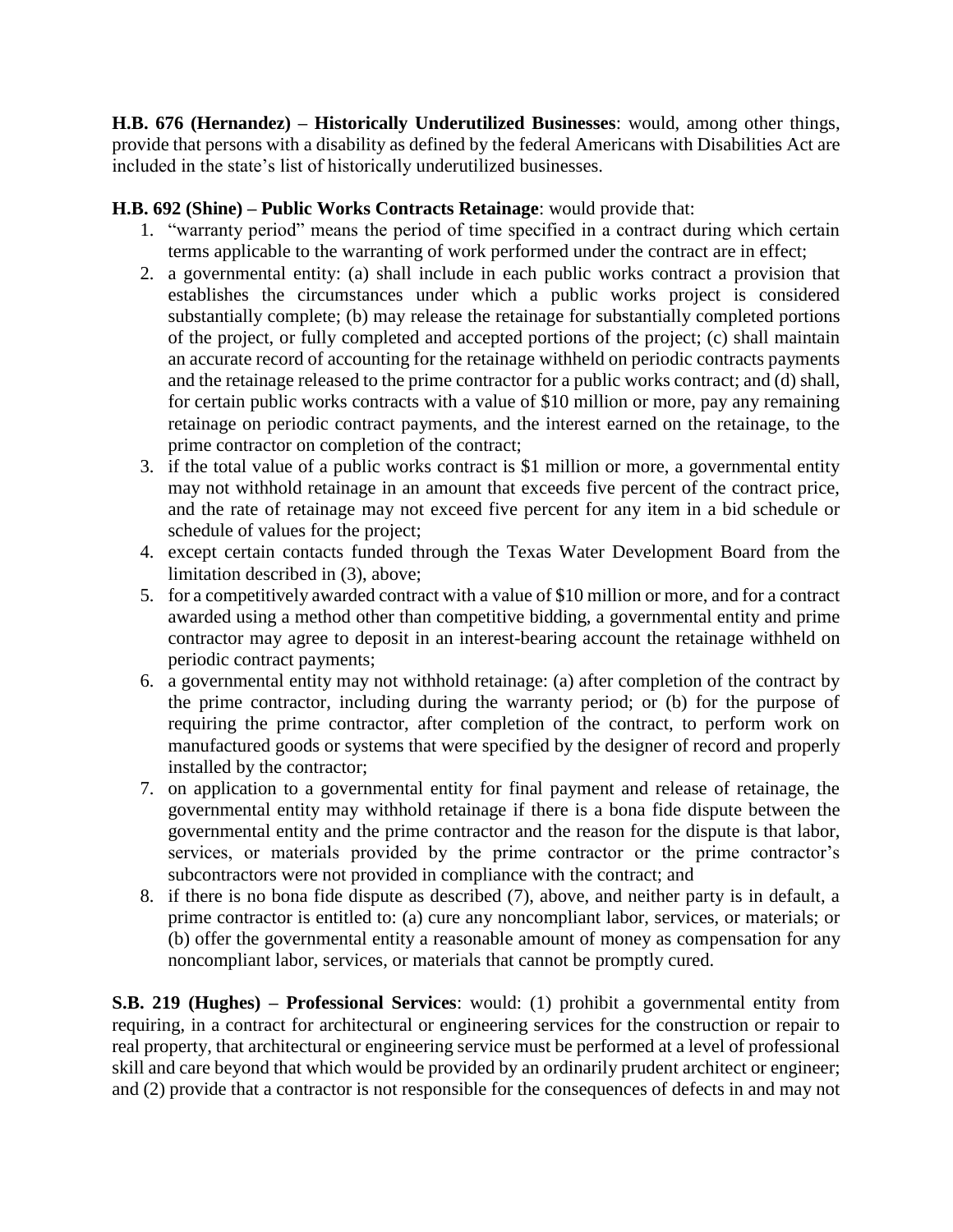warranty plans, specifications, or other design or bid documents provided to the contractor by: (a) the person with whom the contractor entered into the contract; or (b) another person on behalf of the person with whom the contractor entered into the contract.

### **Transportation**

**S.B. 221 (Zaffirini) – Speed Limit**: would decrease the prima facie speed limit in cities with a population greater than 950,000 to 25 miles per hour in an urban district on a street other than an alley and 15 miles per hour in an alley.

#### **Utilities and Environment**

**H.B. 605 (Gervin-Hawkins) – School Drinking Water**: would, among other things, require: (1) a school district to adopt a healthy and safe school water plan that provides for periodic lead testing; (2) a school district to restrict access to a water source within 48 hours of learning that a test result shows lead levels that exceed 15 parts per billion; and (3) the Texas Education Agency, in collaboration with Texas Commission on Environmental Quality, the Department of State Health Services, regional education service centers, and other stakeholders, to develop a model healthy and safe school water plan that may be used by a school district to comply with the bill.

**H.B. 631 (Darby) – Municipal Waste and Hazardous Waste**: would, among other things: (1) preempt political subdivisions from adopting a rule or ordinance that conflicts or is inconsistent with: (a) the rules of the Texas Commission on Environmental Quality (TCEQ); (b) a permit issued by TCEQ; or (c) the legal requirements for a municipal solid waste facility; and (2) provide that an applicant for a solid waste permit is not required to obtain a permit for the siting, construction, or operation of a municipal solid waste facility from a local government or other political subdivision of the state as a prerequisite to a permit being issued by TCEQ.

**S.B. 211 (Zaffirini) – TCEQ Judicial Review**: would, among other things, create a uniform deadline of 30 days to appeal an order, decision, or other act of the Texas Commission on Environmental Quality (TCEQ) for both water and solid waste orders.

### **Coronavirus (COVID-19) Updates**

The Texas Municipal League is open for business. The building is closed to all but essential personnel and most staff is working remotely, but the League remains open for business and is fully ready to serve. Cities are encouraged to call or email for legal assistance, help with ordinances, or for general advice or assistance. Let us know how we can assist you and your city.

Call TML staff at 512-231-7400, or email the legal department for legal assistance at [legalinfo@tml.org;](mailto:legalinfo@tml.org) Rachael Pitts for membership support at [RPitts@tml.org;](mailto:RPitts@tml.org) and the training team for questions about conferences and workshops at [training@tml.org.](mailto:training@tml.org)